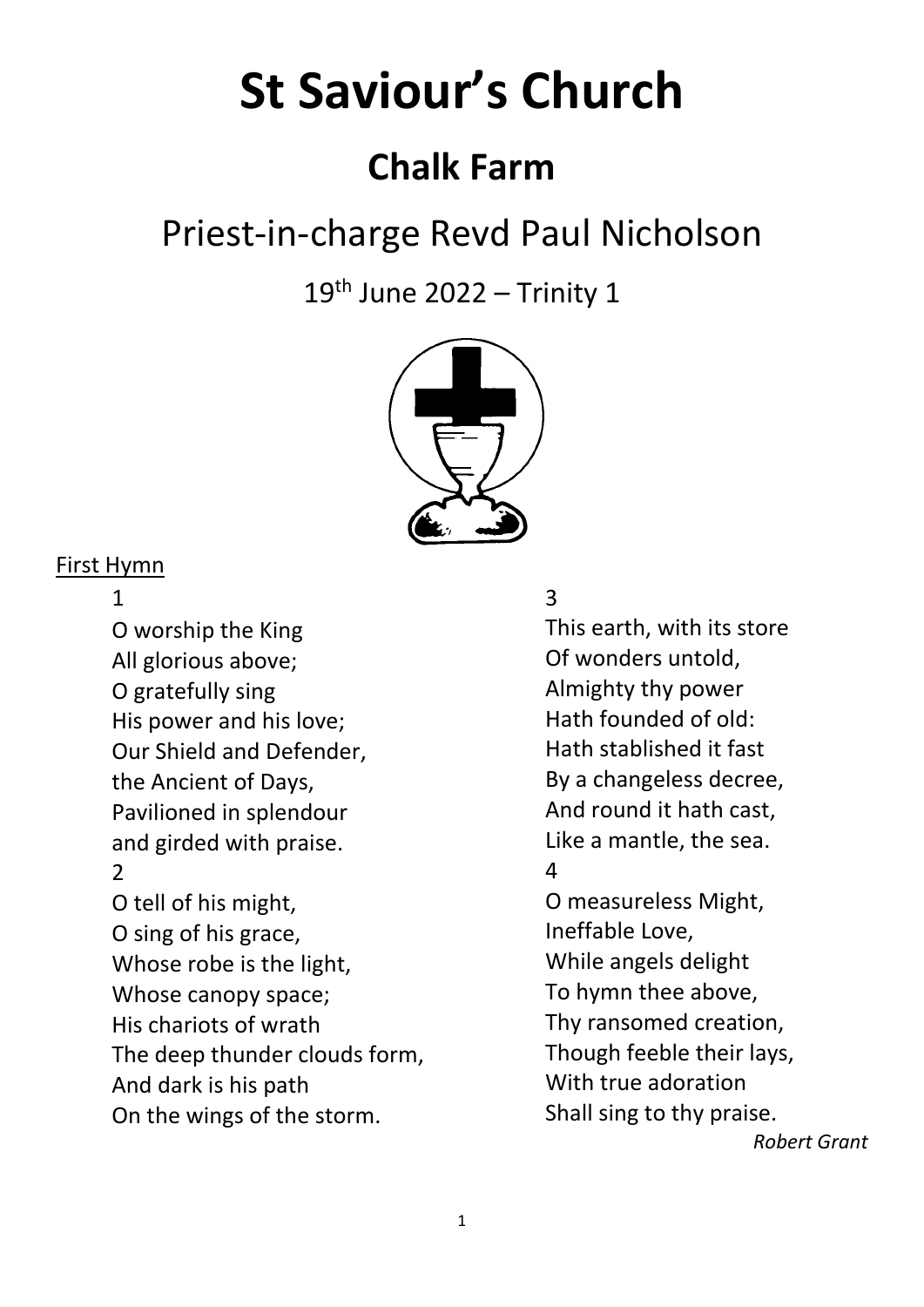In the name of the Father, and of the Son, and of the Holy Spirit. **Amen.** The Lord be with you: **and also with you.** 

# Welcome and Introduction

**Almighty God, to whom all hearts are open, all desires known, and from whom no secrets are hidden: cleanse the thoughts of our hearts by the inspiration of your Holy Spirit, that we may perfectly love you, and worthily magnify your holy name; through Christ our Lord. Amen.** 

# Prayers of Penitence

Our Lord Jesus Christ said: The first commandment is this: Hear, O Israel, the Lord our God is the only Lord. You shall love the Lord your God with all your heart, with all your soul, with all your mind, and with all your strength. The second is this: Love your neighbour as yourself. There is no other commandment greater than these. On these two commandments hang all the law and the prophets.

# **Amen, Lord have mercy.**

# The Invitation to Confession

My brothers and sisters, as we prepare to celebrate the presence of Christ in word and sacrament, let us call to mind and confess our sins.

# **Almighty God, our heavenly Father,**

**we have sinned against you and against our neighbour,** 

**in thought and word and deed,**

**through negligence, through weakness, through our own deliberate fault. We are truly sorry and repent of all our sins.**

**For the sake of your Son Jesus Christ, who died for us,** 

**forgive us all that is past,**

**And grant that we may serve you in newness of life to the glory of your name. Amen**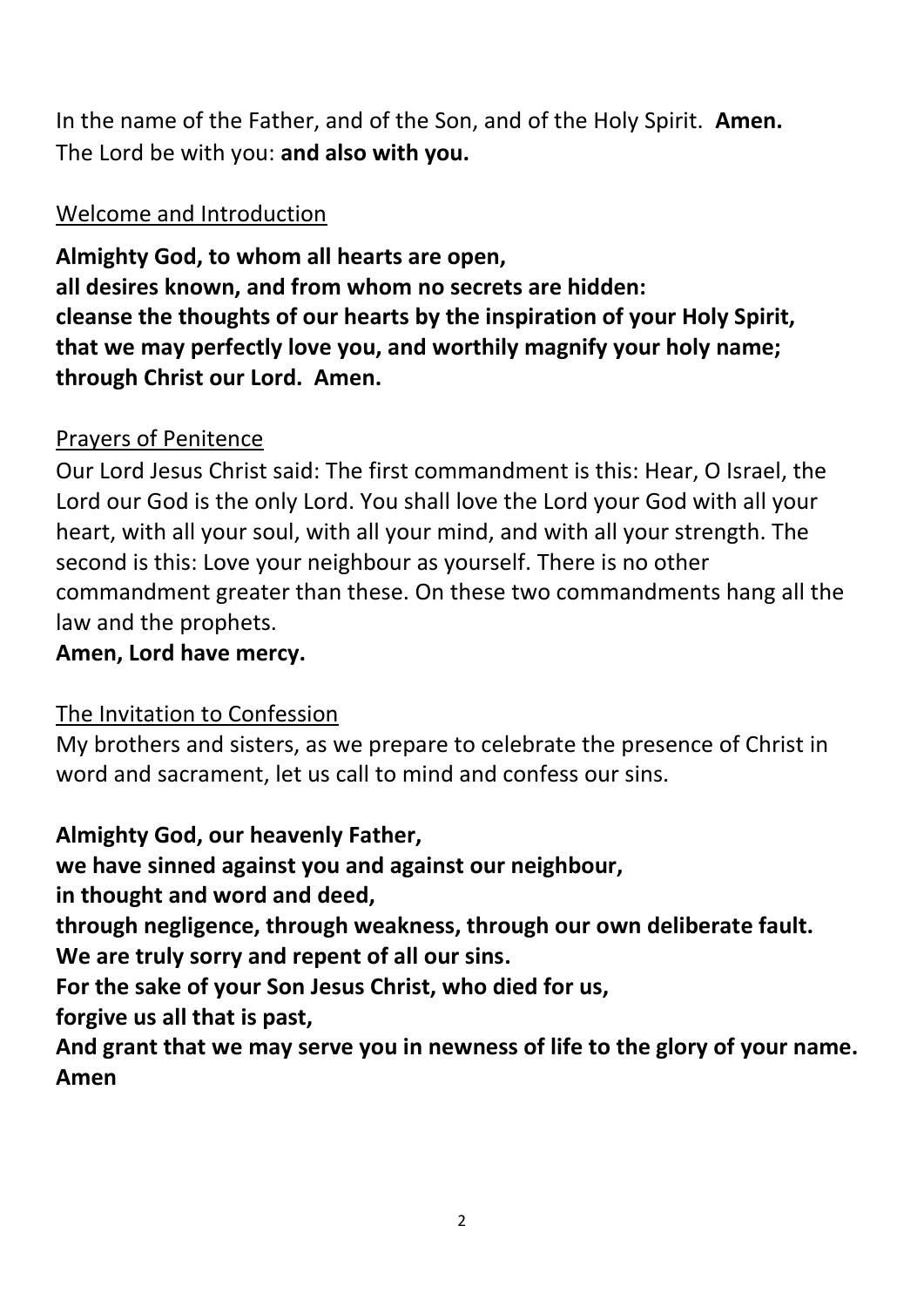Almighty God, who forgives all who truly repent, have mercy upon you, pardon and deliver you from all your sins, confirm and strengthen you in all goodness, And keep you in life eternal; through Jesus Christ our Lord. **Amen.** 

### The Gloria

**Glory to God in the highest, and peace to his people on earth. Lord God, heavenly King, almighty God and Father, we worship you, we give you thanks, we praise you for your glory. Lord Jesus Christ, only Son of the Father, Lord God, Lamb of God, you take away the sin of the world: have mercy on us; you are seated at the right hand of the Father: receive our prayer. For you alone are the Holy One, you alone are the Lord, you alone are the Most High, Jesus Christ, with the Holy Spirit, in the glory of God the Father. Amen.**

### The Collect

O God, the strength of all those who put their trust in you, mercifully accept our prayers and, because through the weakness of our mortal nature we can do no good thing without you, grant us the help of your grace, that in the keeping of your commandments we may please you both in will and deed; through Jesus Christ your Son our Lord, who is alive and reigns with you, in the unity of the Holy Spirit, one God, now and for ever**. Amen**

# First Reading Isaiah 65.1-9

I was ready to be sought out by those who did not ask, to be found by those who did not seek me. I said, 'Here I am, here I am', to a nation that did not call on my name. I held out my hands all day long to a rebellious people, who walk in a way that is not good, following their own devices; a people who provoke me to my face continually, sacrificing in gardens and offering incense on bricks; who sit inside tombs, and spend the night in secret places; who eat swine's flesh, with broth of abominable things in their vessels; who say, 'Keep to yourself, do not come near me, for I am too holy for you.' These are a smoke in my nostrils, a fire that burns all day long. See, it is written before me: I will not keep silent, but I will repay; I will indeed repay into their laps their iniquities and their ancestors' iniquities together, says the Lord; because they offered incense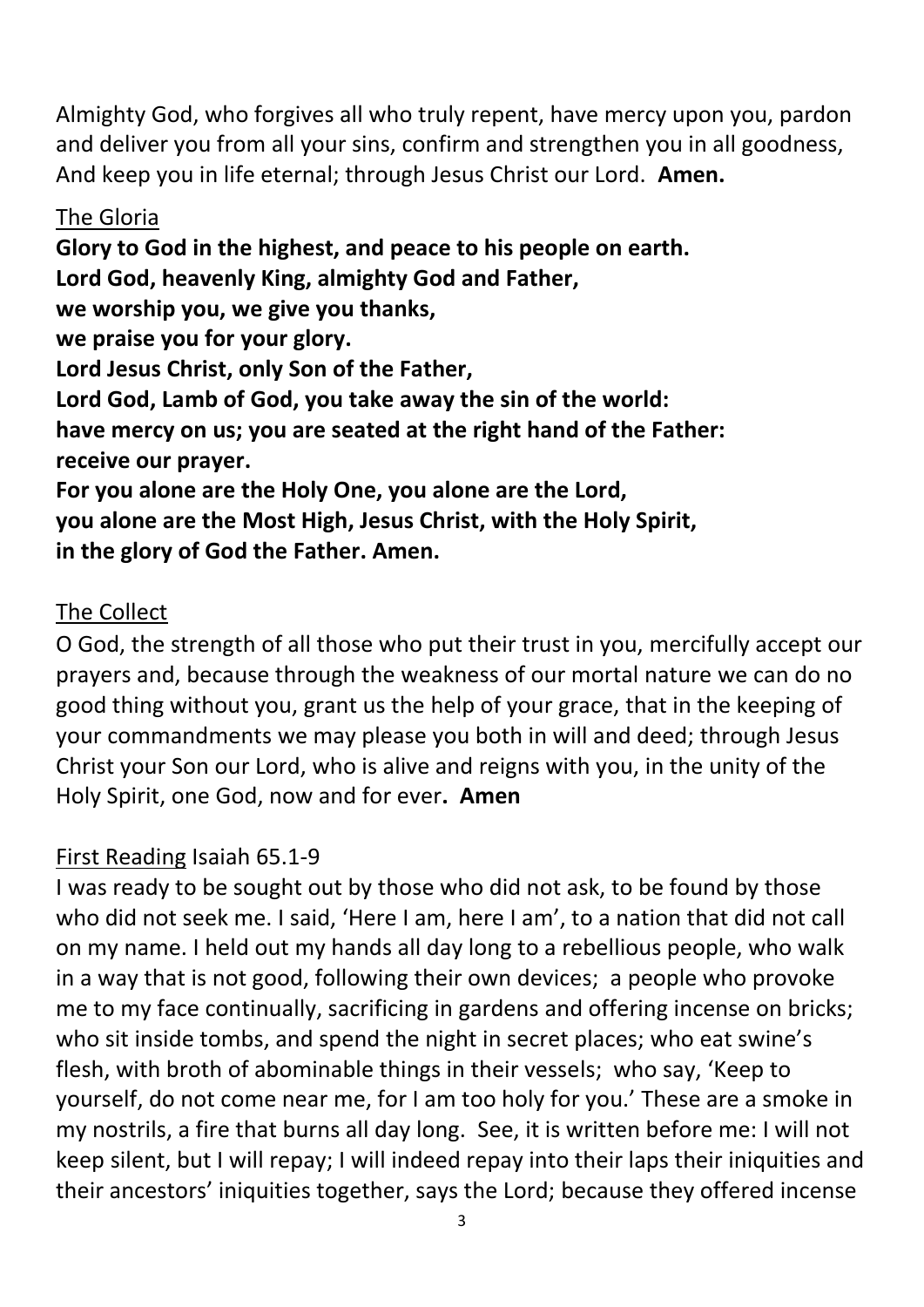on the mountains and reviled me on the hills, I will measure into their laps full payment for their actions. Thus says the Lord: As the wine is found in the cluster, and they say, 'Do not destroy it, for there is a blessing in it', so I will do for my servants' sake, and not destroy them all. I will bring forth descendants from Jacob, and from Judah inheritors of my mountains; my chosen shall inherit it, and my servants shall settle there.

This is the Word of Lord

**Thanks be to God**

# Responsorial Psalm 22.19-28

All the ends of the earth shall bow before him **All the ends of the earth shall bow before him.**

Be not far from me, O Lord; O my strength come quickly to help me. Deliver my life from the sword, My precious life from the power of the dogs. *Refrain*

Rescue me from the mouth of the lions; Save me from the horns of the wild oxen. I will declare your name to my people; In the congregation I will praise you. *Refrain*

You who fear the Lord, praise him! All you descendants of Jacob, honour him! Revere him, Descendants of Israel! For he has not despised or disdained the suffering of the afflicted; But he has listened to their cry for help. *Refrain*

My praise is of him in the great assembly; I will perform my vows in the presence of those who worship him. The poor will eat and be satisfied; They who seek the Lord will praise him. May your heart live forever!' *Refrain*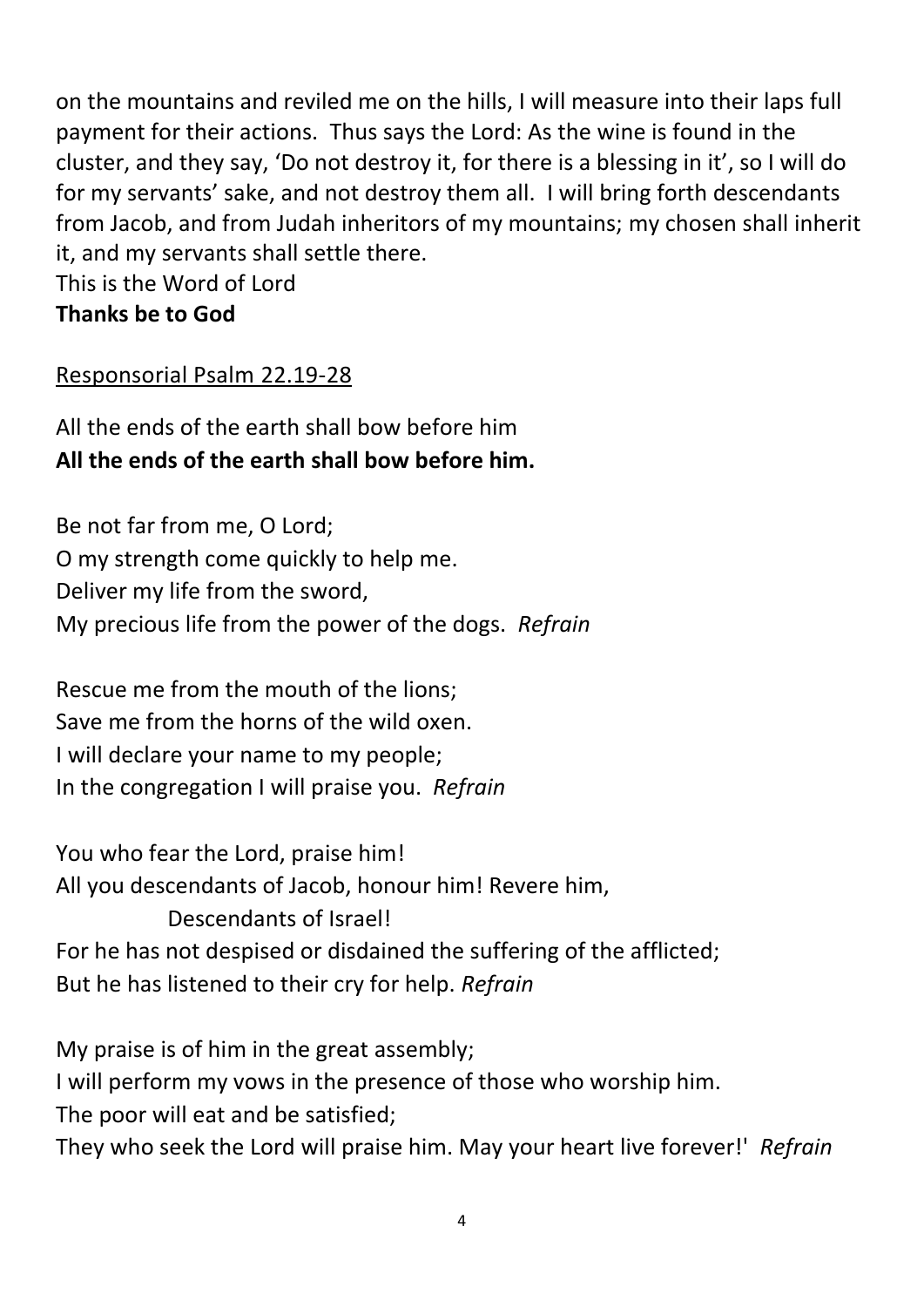All the ends of the earth shall remember and turn to the Lord, And all the families of the nations will bow down before him, For dominion belongs to the Lord; And he rules over the nations. *Refrain*

### Second Reading Galatians 3.23-29

Now before faith came, we were imprisoned and guarded under the law until faith would be revealed. Therefore the law was our disciplinarian until Christ came, so that we might be justified by faith.  $25$ But now that faith has come, we are no longer subject to a disciplinarian, <sup>26</sup>for in Christ Jesus you are all children of God through faith. <sup>27</sup>As many of you as were baptized into Christ have clothed yourselves with Christ; <sup>28</sup>There is no longer Jew or Greek, there is no longer slave or free, there is no longer male and female; for all of you are one in Christ Jesus. <sup>29</sup>And if you belong to Christ, then you are Abraham's offspring, heirs according to the promise. This is the Word of Lord

**Thanks be to God**

Gradual Hymn

*One bread, one body, one Lord of all, One cup of blessing which we bless: And we, though many, throughout the earth, We are one body in this one Lord*.

Gentile or Jew, Servant or free, Woman or man, no more *One bread…*

Many the gifts, Many the works, One in the Lord of all. *One bread….*

Grain for the fields, Scattered and grown, Gathered to one, for all. *One bread…*

*John Foley*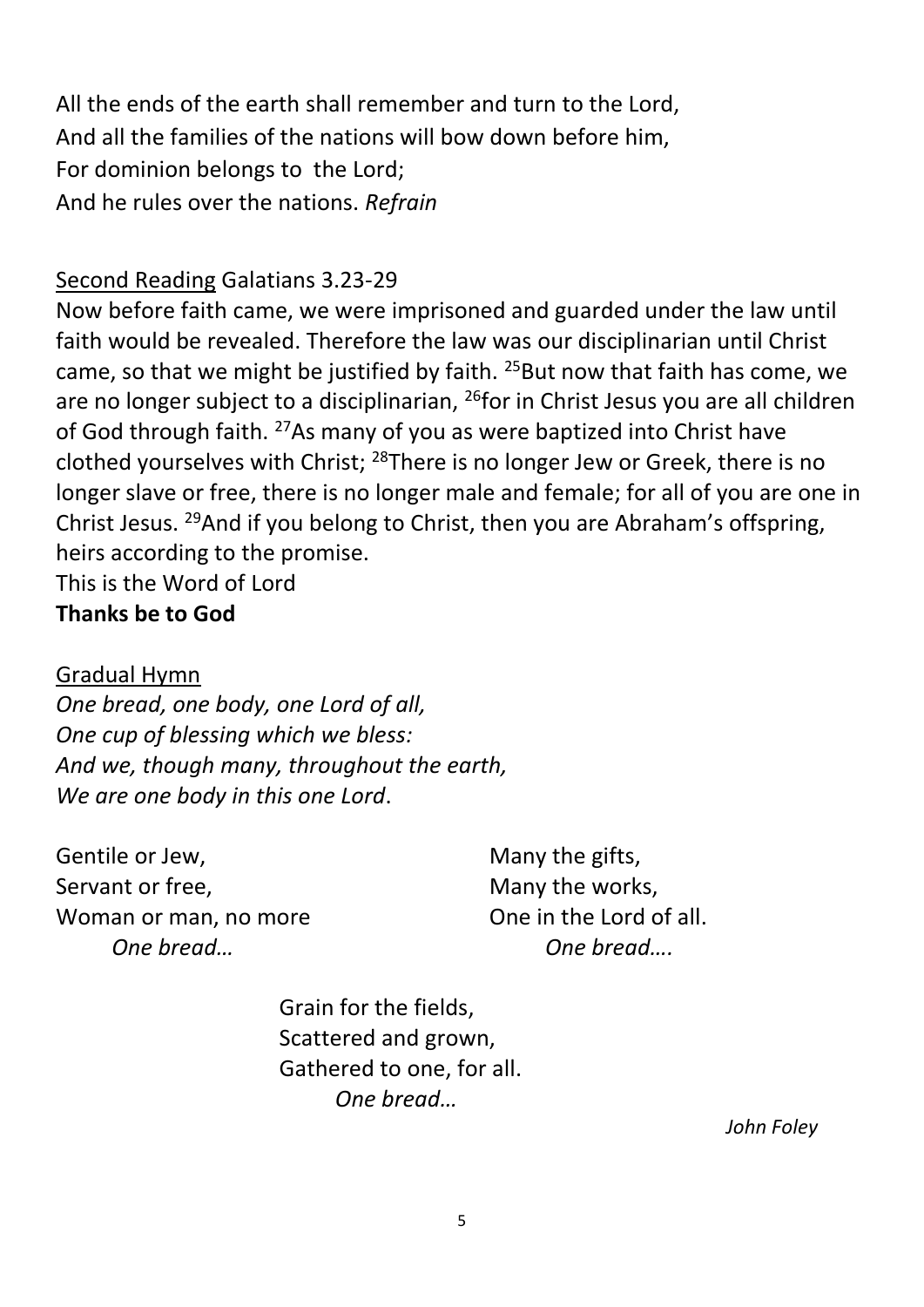### GOSPEL Luke 8.26-39

The Lord be with you: and also with you Hear the Gospel of our Lord Jesus Christ according to Luke

# **Glory to you, O Lord**

Jesus and his disciples arrived at the country of the Gerasenes, which is opposite Galilee. As he stepped out on land, a man of the city who had demons met him. For a long time he had worn no clothes, and he did not live in a house but in the tombs. When he saw Jesus, he fell down before him and shouted at the top of his voice, 'What have you to do with me, Jesus, Son of the Most High God? I beg you, do not torment me' – for Jesus had commanded the unclean spirit to come out of the man. (For many times it had seized him; he was kept under guard and bound with chains and shackles, but he would break the bonds and be driven by the demon into the wilds.) Jesus then asked him, 'What is your name?' He said, 'Legion'; for many demons had entered him. They begged him not to order them to go back into the abyss. Now there on the hillside a large herd of swine was feeding; and the demons begged Jesus to let them enter these. So he gave them permission. Then the demons came out of the man and entered the swine, and the herd rushed down the steep bank into the lake and was drowned. When the swineherds saw what had happened, they ran off and told it in the city and in the country. Then people came out to see what had happened, and when they came to Jesus, they found the man from whom the demons had gone sitting at the feet of Jesus, clothed and in his right mind. And they were afraid. Those who had seen it told them how the one who had been possessed by demons had been healed. Then all the people of the surrounding country of the Gerasenes asked Jesus to leave them; for they were seized with great fear. So he got into the boat and returned. The man from whom the demons had gone begged that he might be with him; but Jesus sent him away, saying, 'Return to your home, and declare how much God has done for you.' So he went away, proclaiming throughout the city how much Jesus had done for him.

This is the Gospel of the Lord

# **Praise to you, O Christ**

# Sermon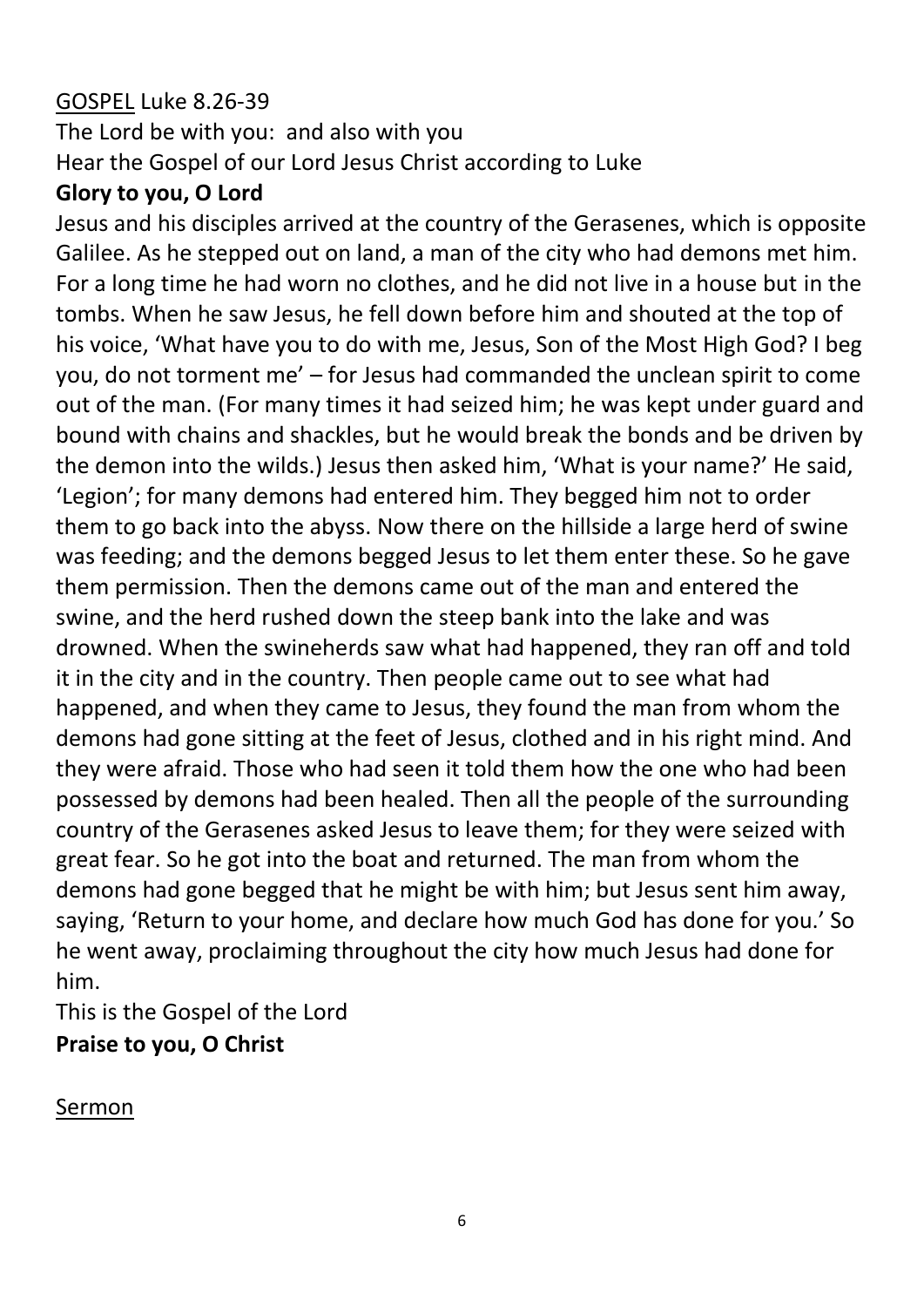The Creed

**We believe in one God, the Father, the almighty, maker of heaven and earth, of all that is, seen and unseen.** 

**We believe in one Lord, Jesus Christ, the only Son of God,** 

**eternally begotten of the Father,** 

**God from God, Light from Light, true God, from true God, begotten, not made, of one Being with the Father; through him all things were made.** 

**For us and for our salvation he came down from heaven,** 

**was incarnate from the Holy Spirit and the Virgin Mary and was made man. For our sake he was crucified under Pontius Pilate;** 

**he suffered death and was buried.** 

**On the third day he rose again in accordance with the Scriptures;** 

**he ascended into heaven and is seated at the right hand of the Father.** 

**He will come again in glory to judge the living and the dead,**

**and his kingdom will have no end.** 

**We believe in the Holy Spirit, the Lord, the giver of life,** 

**who proceeds from the Father and the Son,** 

**who with the Father and the Son is worshipped and glorified,**

**who has spoken through the prophets.** 

**We believe in one holy catholic and apostolic Church.** 

**We acknowledge one baptism for the forgiveness of sins.** 

**We look for the resurrection of the dead,** 

**and the life of the world to come. Amen.** 

The Intercessions

*One of these responses may be used:*

Lord, in your mercy: **Hear our prayer** *or* Lord, hear us: **Lord, graciously hear us.**  *We pray for*

Adrian, Alex, Brian, Bruno, Charles, Chinyere, Edison, Jean, Joan, John, Nicholas, Noam, Norah, Oyè, Rachel, Sean, Stella, Sue, Zalan

*The prayers end with these words:*  Merciful Father,

**accept these prayers for the sake of your Son, our Saviour, Jesus Christ, Amen.** 

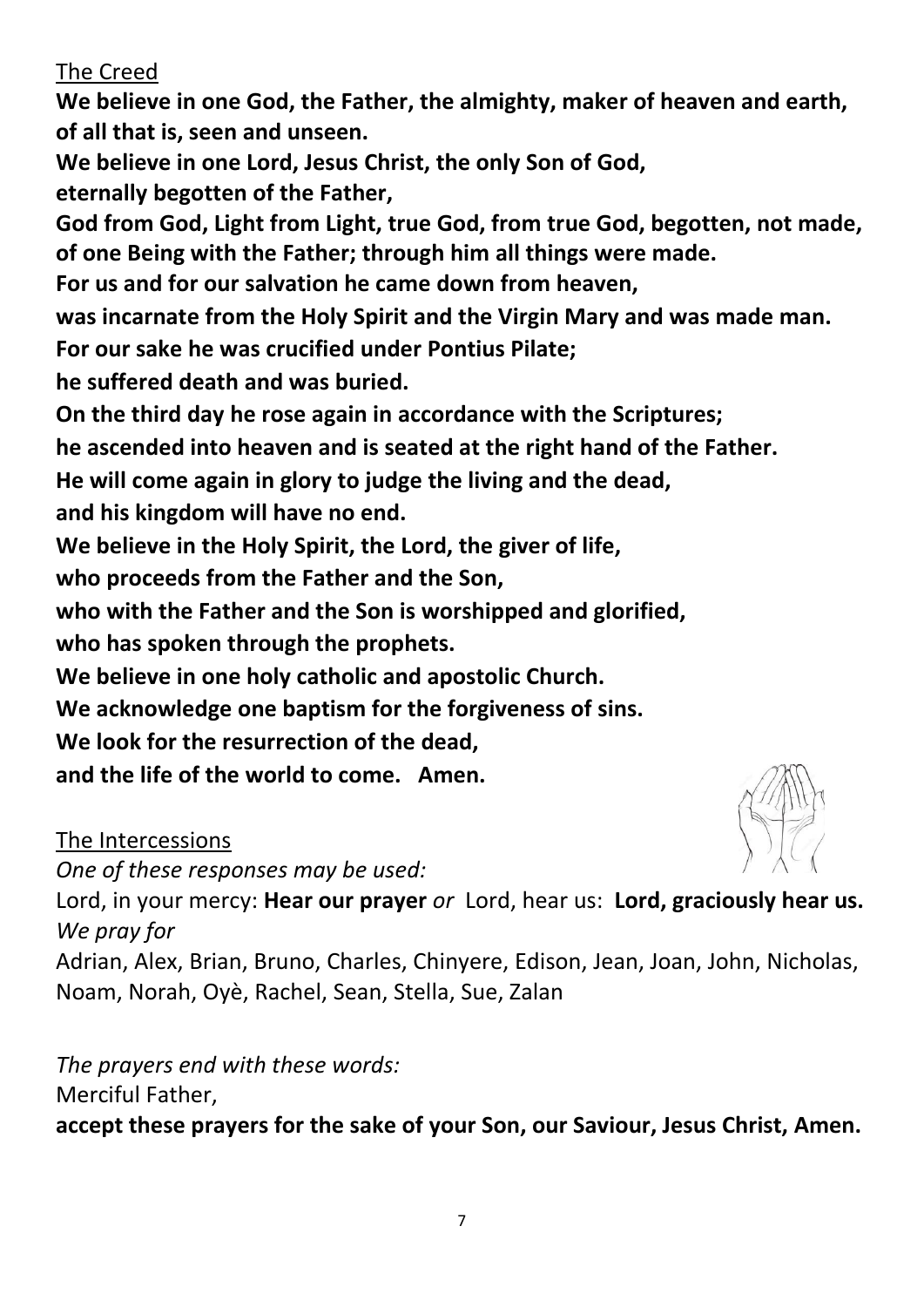#### The Peace

Christ is our peace. He has reconciled us to God in one body by the cross. We meet in his name and share his peace The peace of the Lord be always with you. **And also with you.** 

### Offertory Hymn

Father, we thank Thee who hast planted Thy holy Name within our hearts. Knowledge and faith and life immortal Jesus Thy Son to us imparts.

Thou, Lord, didst make all for Thy pleasure, didst give man food for all his days, giving in Christ the Bread eternal; Thine is the power, be Thine the praise.

Watch o'er Thy church, O Lord, in mercy, save it from evil, guard it still. Perfect it in Thy love, unite it, cleansed and conformed unto Thy will.

As grain, once scattered on the hillsides, was in this broken bread made one, so from all lands Thy Church be gathered into Thy kingdom by Thy Son.

*From the Didache Tr F Bland Tucker*

#### The Prayer of Consecration

The Lord be with you **And also with you** Lift up your hearts **We lift them to the Lord**, Let us give thanks to the Lord our God. **It is right to give thanks and praise.**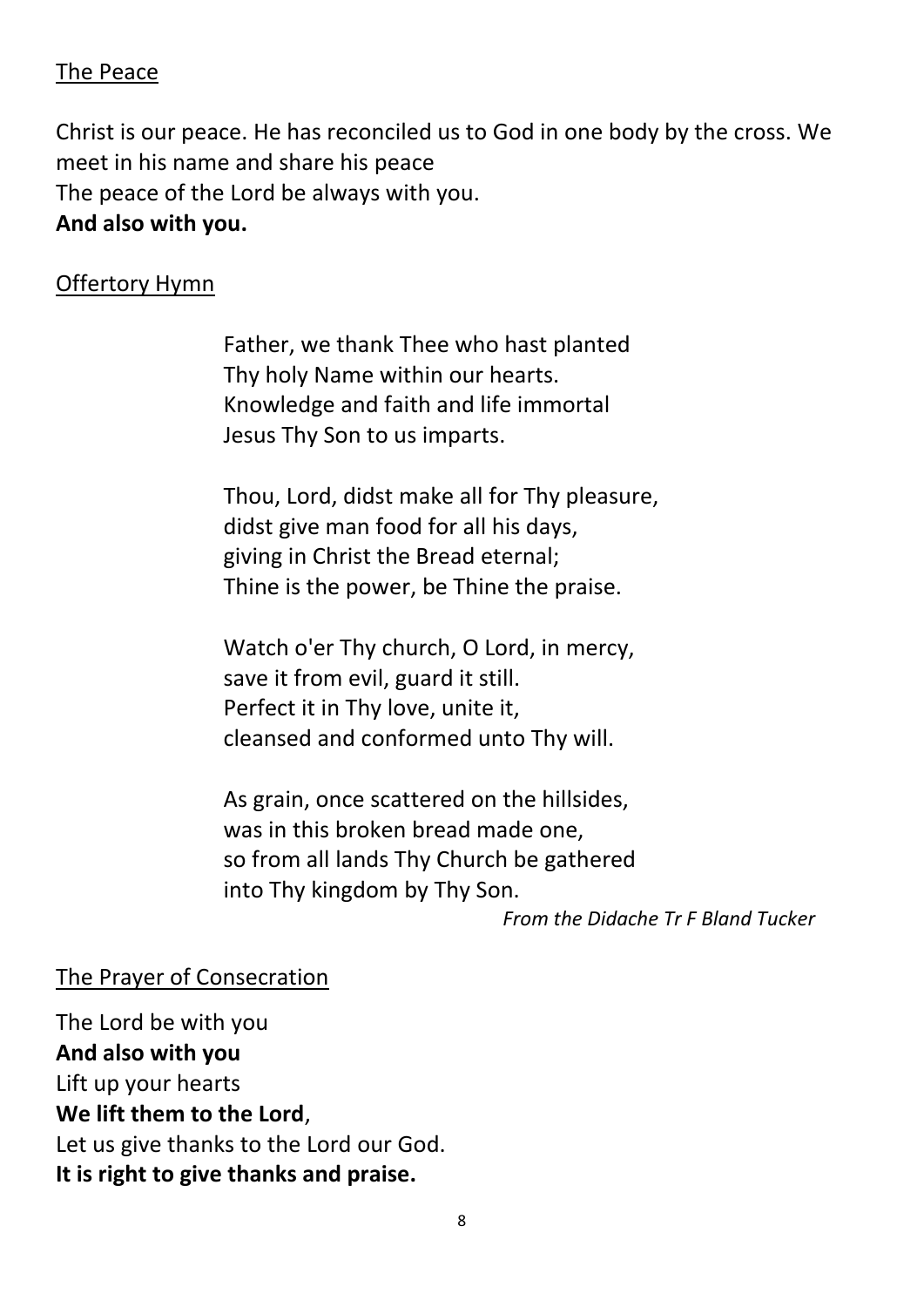Father, we give you thanks and praise through your beloved Son Jesus Christ, your living Word through whom you have created all things; who was sent by you in your great goodness to be our Saviour.

By the power of the Holy Spirit he took flesh; as your Son, born of the blessed Virgin, he lived on earth and went about among us; he opened wide his arms for us on the cross; he put an end to death by dying for us; and revealed the resurrection by rising to new life; so he fulfilled your will and won for you a holy people.

Therefore with angels and archangels, and with all the company of heaven, we proclaim your great and glorious name, for ever praising you and saying:

# **Holy, holy, holy Lord, God of power and might, heaven and earth are full of your glory. Hosanna in the highest. Blessed is he who comes in the name of the Lord. Hosanna in the highest.**

# *Please kneel*

Lord, you are holy indeed, the source of all holiness; grant that by the power of your Holy Spirit, and according to your holy will, these gifts of bread and wine may be to us the body and blood of our Lord Jesus Christ; who, in the same night that he was betrayed, took bread and gave you thanks; he broke it and gave it to his disciples, saying: Take, eat, this is my body which is given for you; do this in remembrance of me.

In the same way, after supper he took the cup and gave you thanks; he gave it to them, saying: Drink this, all of you; this is my blood of the new covenant, which is shed for you and for many for the forgiveness of sins. Do this, as often as you drink it, in remembrance of me.

Great is the mystery of faith. **Christ has died, Christ is risen, Christ will come again.**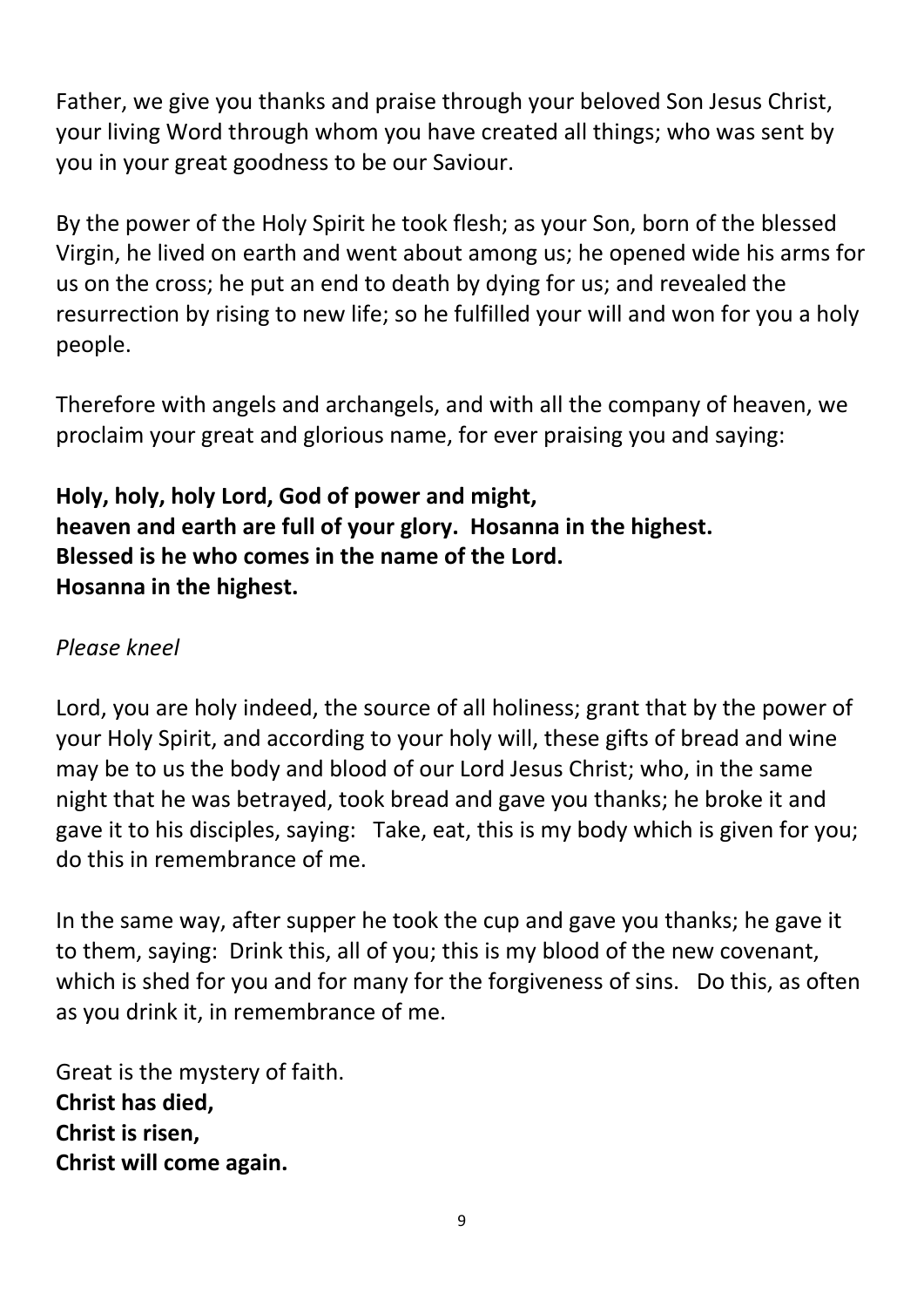And so, Father, calling to mind his death on the cross, his perfect sacrifice made once for the sins of the whole world; rejoicing in his mighty resurrection and glorious ascension, and looking for his coming in glory, we celebrate this memorial of our redemption. As we offer you this our sacrifice of praise and thanksgiving, we bring before you this bread and this cup and we thank you for counting us worthy to stand in your presence and serve you.

Send the Holy Spirit on your people and gather into one in your kingdom all who share this one bread and one cup, so that we, in the company of [N and] all the saints, may praise and glorify you for ever, through Jesus Christ our Lord;

by whom, and with whom, and in whom, in the unity of the Holy Spirit, all honour and glory be yours, almighty Father, for ever and ever. **Amen.** 

The Lord's Prayer Let us pray with confidence as our Saviour has taught us: **Our Father, who art in heaven, hallowed be thy name; thy kingdom come; thy will be done on earth as it is in heaven. Give us this day our daily bread and forgive us our trespasses, as we forgive those who trespass against us. And lead us not into temptation, but deliver us from evil. For thine is the kingdom, the power and the glory, for ever and ever. Amen.** 

The Breaking of the Bread

We break this bread to share in the body of Christ. **Though we are many, we are one body, because we all share in one bread**

**Lamb of God, you take away the sin of the world, have mercy on us Lamb of God, you take away the sin of the world, have mercy on us Lamb of God, you take away the sin of the world, grant us peace.** 

Jesus is the Lamb of God who takes away the sin of the world.

Blessed are those who are called to his supper.

**Lord I am not worthy to receive you, but only say the word and I shall be healed.**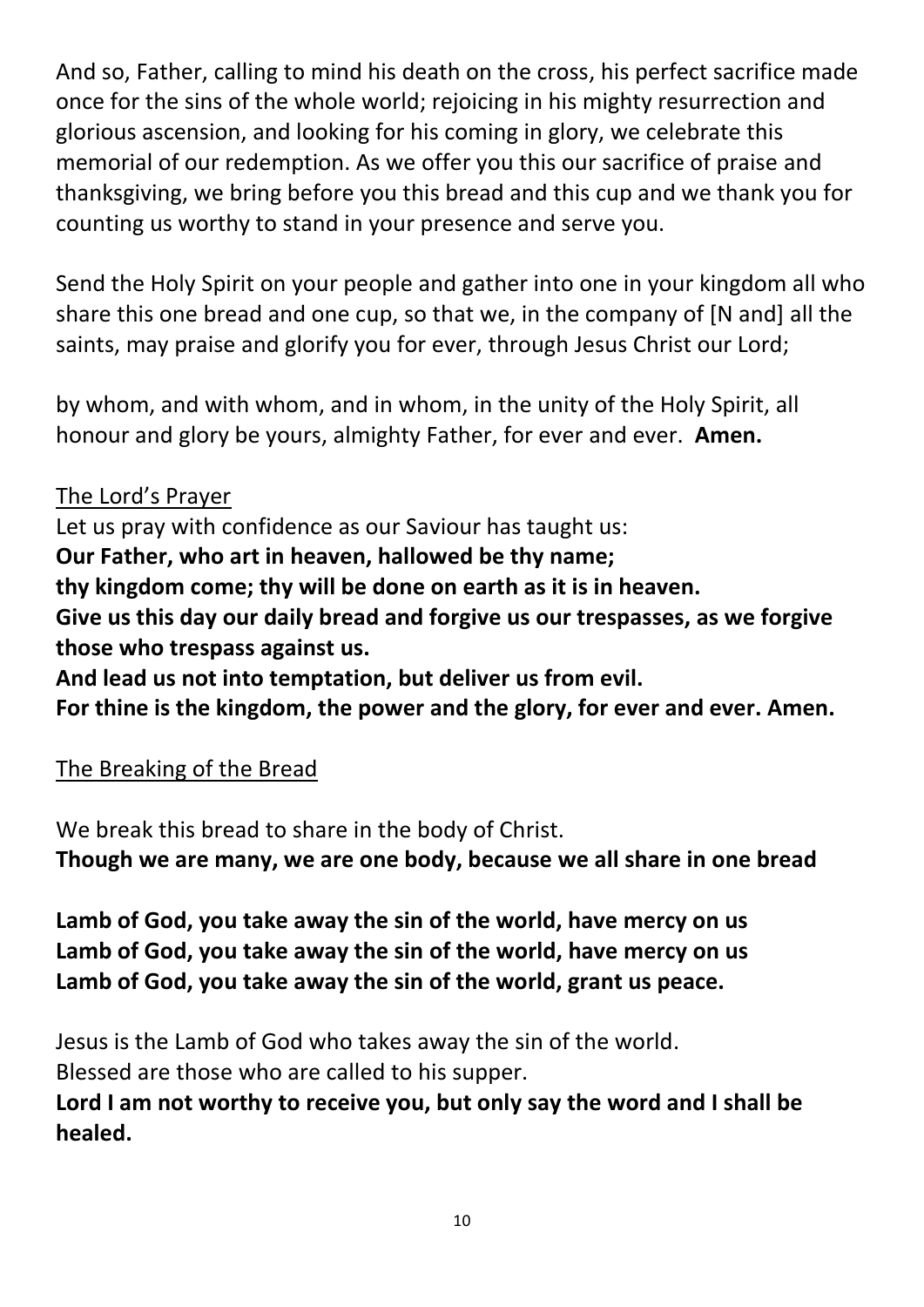The Post Communion Prayer

Eternal Father, we thank you for nourishing us with these heavenly gifts: may our communion strengthen us in faith, build us up in hope, and make us grow in love; for the sake of Jesus Christ our Lord. **Amen**

**Father of all, we give you thanks and praise***.* **that when we were still far off you met us in your Son and brought us home. Dying and living, he declared your love, gave us grace, and opened the gate of glory. May we who share Christ's body live his risen life; we who drink his cup bring life to others. we whom the Spirit lights give light to the world. Keep us firm in the hope you have set before us, so we and all your children shall be free, and the whole earth live to praise your name. through Christ our Lord. Amen.** 

#### **Notices**

# Final hymn

Dear Lord and Father of mankind, Forgive our foolish ways! Re-clothe us in our rightful mind, In purer lives thy service find, In deeper reverence praise.

In simple trust like theirs who heard, Beside the Syrian sea, The gracious calling of the Lord, Let us, like them, without a word Rise up and follow thee.